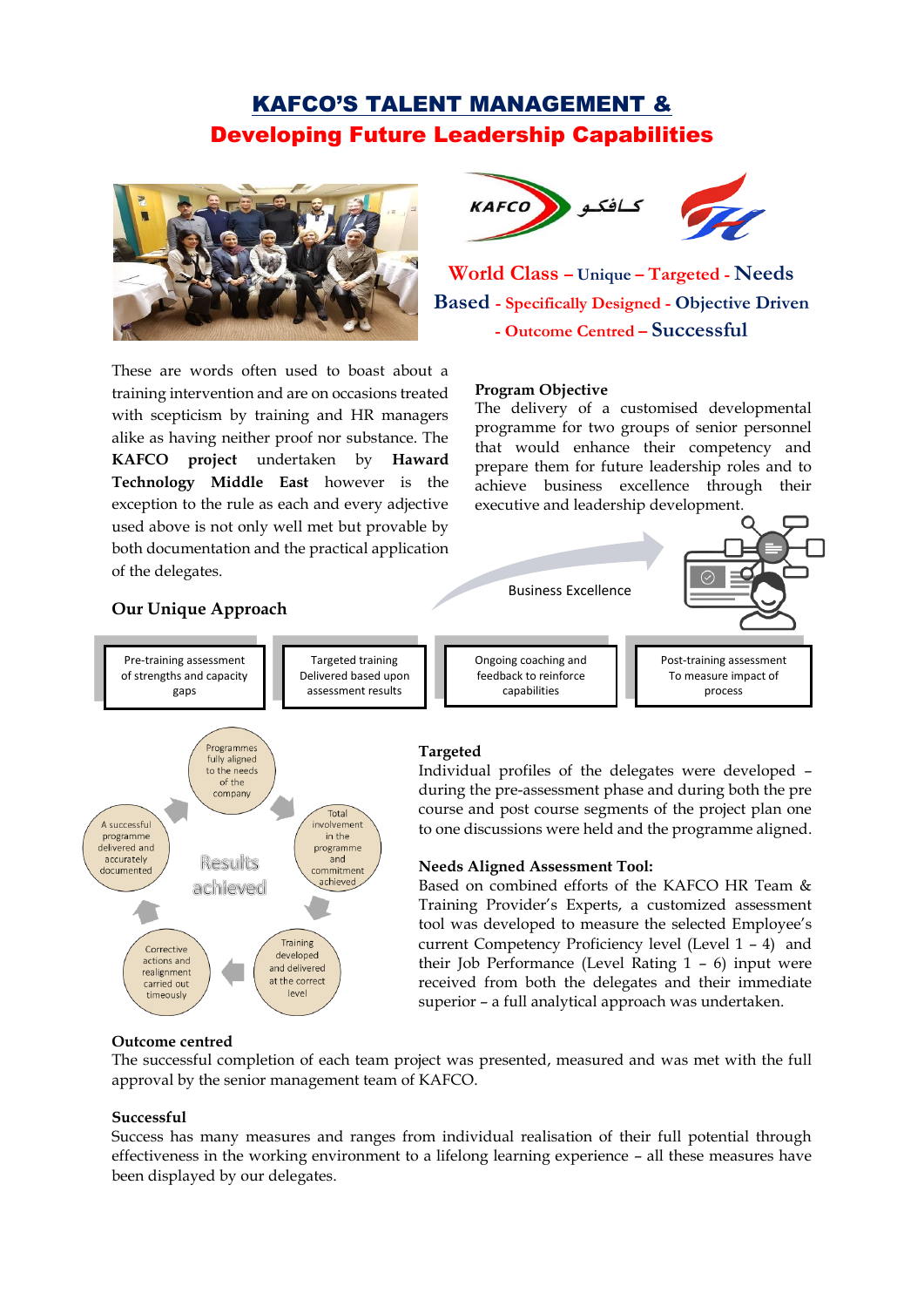# **And of course, our final boast – WORLD CLASS!!!**

KAFCO submitted this programme for evaluation and received the recognition from the highly soughtafter public award of the **World HR Summit and Expo** *(Dubai) prize* – this stands out as an excellent compliment to the commitment and professionalism of Engr. Abdulla Al-Duaijani, Mr. Tariq Ali and the entire project team.

# **Haward Project Team**



-

*"It was both a challenge and a privilege to work with professionals at all levels within the project. The high level of cooperation that the training team received from the project sponsors contributed greatly to the effectiveness of the successful training interventions. We sincerely look forward to working with your team again, we have the tools, we have the knowledge and we have the skills and talents necessary to bring in another successful project."*

- *Mr. Eric Matthews (Project Manager)* 

*"KAFCO's management development programme is unique and tailored for just-in-time learning. Just in time learning provides diversity of exposure of multiple skills sets across disciplines and fosters the ability to learn quickly. The programme has been designed as a micro learning plan which implements byte size lessons in face to face contact. It then uses the remainder of the programme via a KACO identified project to gradually build skills over time. Personalised interactive learning approaches are used with the learner experience as central to the HTME's training design."*



- *Dr. Vida Botes (Course Instructor)* 



*"I was delighted to be included in this team leader development project as a Haward instructor to be able to add value to KAFCO's participants who needed to be involved in achieving the next level of their life and business careers."*

- *Mr. Pete Du Plessis (Course Instructor)*

*"In my training course (Employee Development and Training Process), I used KAFCO's module as an example of a KPC company who in my opinion had adopted the correct approach to develop and train their employees. Pre and post training assessment of competencies with defined levels assessed by both the individual and their superior and the differences between the scores highlighted the gaps that had to be closed. Based on gap analysis, a combination of different training and development methodologies were defined and including workshops, one-onone coaching, assignments and work-based projects. This methodology is in-line with international best practice, and I used KAFCO as an example to illustrate the point that employee development was a journey and not just a collection of individual training courses.*

*I was merely using the example of how a KPC group company was actually applying the concepts that we were covering in the course. I had one participant who came up to me on the*  last day and thanked me for making material relevant and using a KPC company as an *example, because it made the course more meaningful".*



- *Mr. Douglas Robinson (Course Instructor)*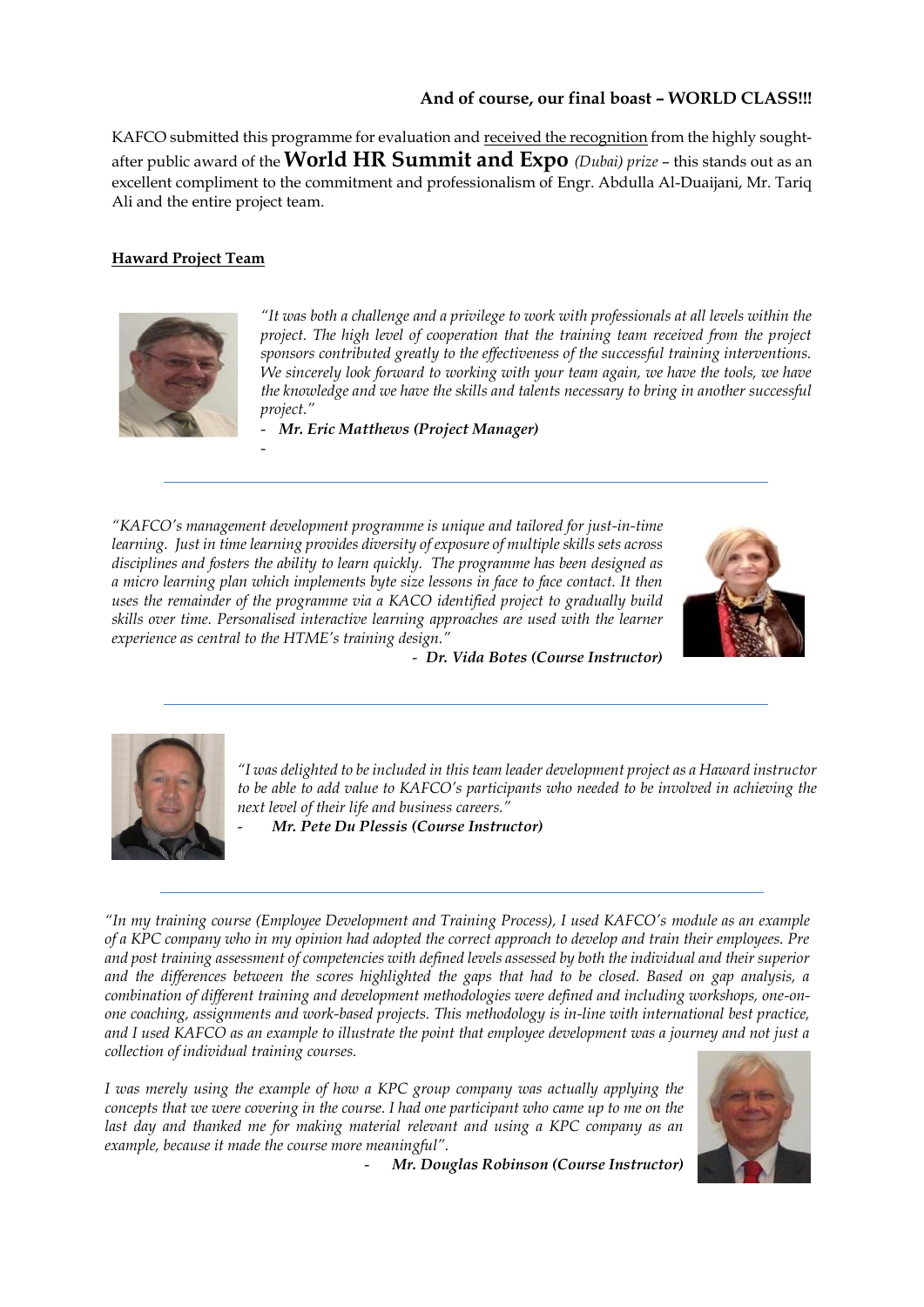### **KAFCO Delegates**

#### **Mr. Tareq Al-Kandari Team Leader, Operations**



"I was honoured to be among the first group to join the project of fast track for KAFCO's junior employees since 2013. The fast track training courses came to assist the employees and it was designed in a way to tackle the real-life problems in the company in the other hand, it was also focused on generic competencies of the employees where we gained lots of work/life related skills. Now after six years of training I really thank the people who worked hard to come up with this excellent training path for the employees and I really recommend all the new generation staff to join such training project."



## **Mr. Abdullatif Al-Fahad Team Leader, Engineering & Maintenance**

"It has been an eye-opening experience. The content focused on the financial and economical aspect of our careers which in return helped us realize how important these aspects are when it comes to projects by starting with the feasibility study and ending with the return on investment of the project."

## **Mr. Ahmed Al-Shammari Senior Analyst, IT**

"The talent management program has personally helped me develop faster than a typical training could have. Skills such as increasing my knowledge, communication and negotiation abilities, conflict resolution, team building, time management, planning, group management, leadership and more, have been essential to the core of this training program. The group project allowed me to combine and relate all of these skill sets with the team to accomplish something outside the dayto-day tasks, which I found to be challenging and quite rewarding. I would highly recommend this type of program to any forward-thinking company, because the return on investment can be felt and is definitely worth it. It will help develop your future leaders and innovators, as well as foster better collaboration among all the members and levels of your organization."





# **Mr. Hamad Al-Rashidi Senior Engineer, Maintenance, Electrical & Instruments**

"Personally, I have been on this program for several years and it has helped my development to reach higher levels within the company. This program has helped shape and improve my skill set; such as my communication, leadership, project management, conflict resolution is to name only a few. I attribute my current promotion to this program and the development I have received from this program."

# **Ms. Aisha Al-Romi Senior Engineer, Engineering Projects**

"I am privileged to be part of this special training program customized as per KAFCO's needs and employees' gaps on hard and soft skills as well. This program helped me understand myself and prepared me for my supervisory role. It's not a conventional lecturing course, we have to deliver a project which is requested by our top management that serves KAFCO. This program is added value and the outcome is really sound. Thanks to our Management and the team involved."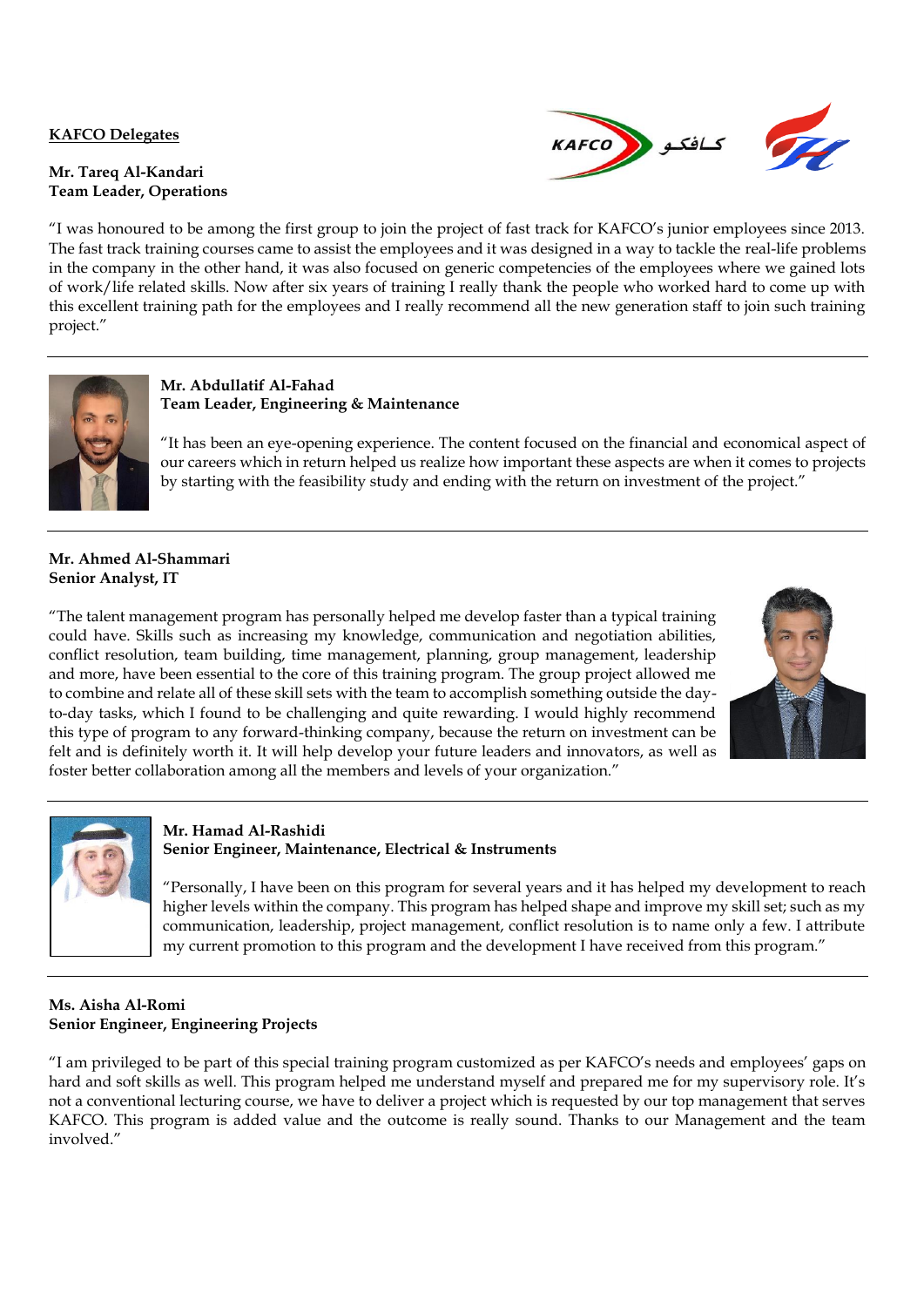#### **Mr. Mohammad Al-Dhamer Controller, Compensation**



"It was a great experience. I believed that this program has developed two things that have impacted on my job role and performance. I have learned something new, and I got to know my colleagues more. This program made me to interact with other KAFCO employees which I have not work before. Getting to know them makes the workplace better."

## **Mr. Ahmed Al-Harbi Controller, Training & Career Development**

"It was my first time to join this training project. I have learned several things and the most important beneficial was knowing my colleagues during the discussions and exercises. Moreover, how to work and negotiate with different personalities. Also, how important is to think and analyse before making any decision. As per our project which is was about UD training program, I knew many responsibilities/roles of all KAFCO departments/section which added more to my knowledge."





#### **Mr. Saad Al-Hazaa Senior Engineer, Depot**

''The program provided an essential skills training such as communication , other job related to mine and colleagues experiences and strengths that effected positively my job directly and indirectly, however, the experience was great since the interaction between the team and the tutors gained all the parties participated a great job related know how`s and experience, if you ask me what to recommend, I highly recommend this program to all company level employees.''

## **Mr. Abdullah Al-Mahameed Senior Chemist**

"KAFCO management take one of smartest business diction, which is investing in their employees. I honoured to be a participant in KAFCO talent management and fast track training programs. Where my skills have been refined and developed in line with the nature of KAFCO business and KPC vision 2040, which allowing us to take on newer and more exciting challenges."



### **Ms. Shatha Al-Fawaz Senior Controller, Planning & ERM**



"I am very proud to say that my participation in KAFCO's fast track training was as joyful as it was beneficial to me in many aspects. An Extensive well organized training that evolves employees from different sections to jointly participate in this learning journey has definitely improved my skills and knowledge, the interaction and discussions during the course and working collaboratively on one challenging project has that unique one team spirit, which built strong bound between participants and led to higher sense of responsibility and ownership toward our company. As a senior in my department, I value the differentiated competencies covered during the programme, which introduced new fields, keeping us focused and interested to learn and understand from each other's experience."

### **Mr. Khaled Al-Amer Senior Engineer, Operations**

"This program takes you off to some kind of intelligence district, where the gain might be little but the change is quite marvellous"